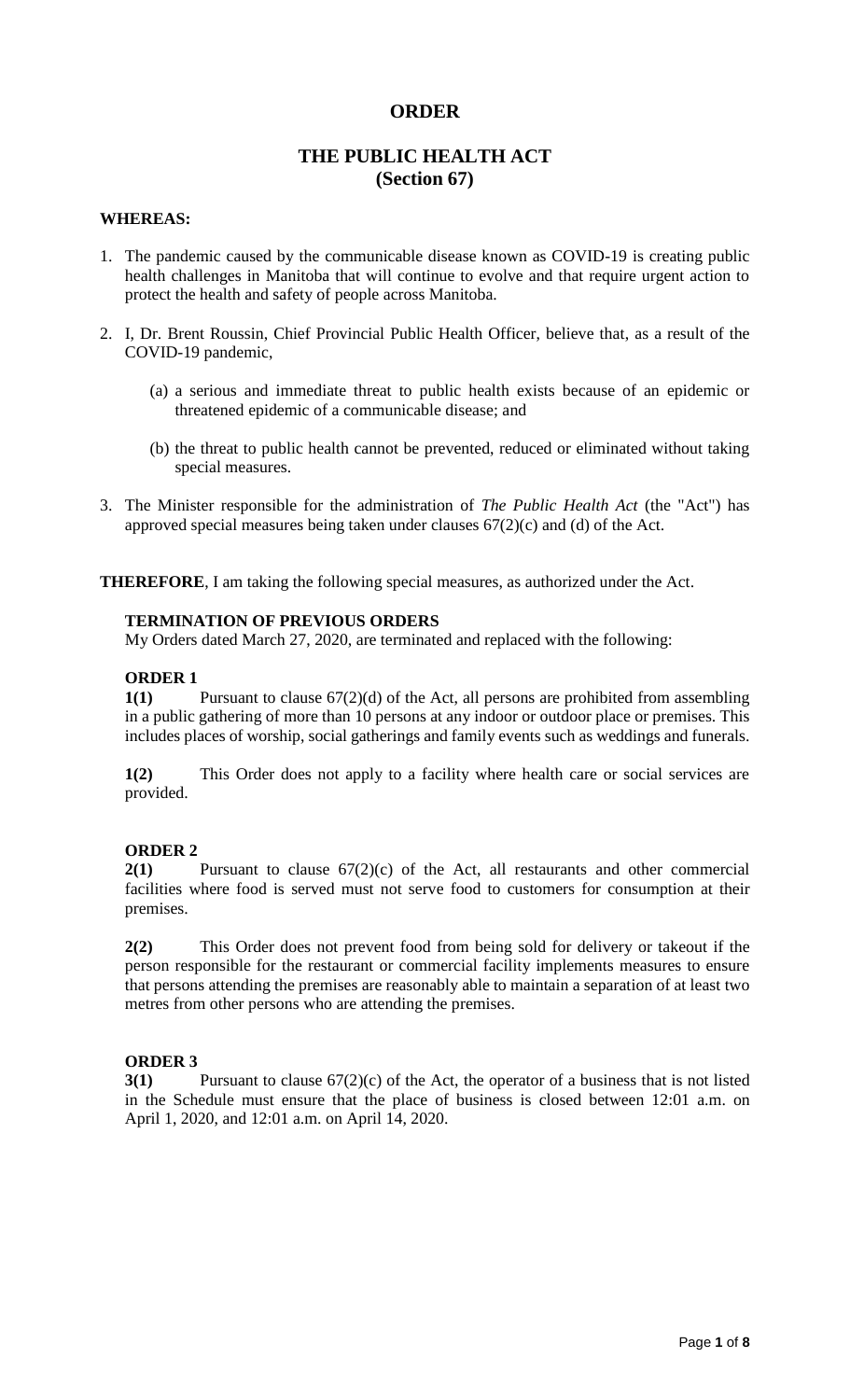**3(2)** Despite subsection (1), temporary access to a closed place of business that is not listed in the Schedule is authorized, unless otherwise prohibited by any applicable law, for any of the following purposes:

- (a) performing work at the place of business in order to comply with any applicable law;
- (b) allowing for inspections, maintenance and repairs to be carried out at the place of business;
- (c) allowing for security services to be provided at the place of business;
- (d) attending at the place of business on a temporary basis
	- (i) to deal with critical matters relating to the closure of the place of business if those matters cannot be addressed remotely, or
	- (ii) to access goods, materials or supplies that may be needed for the business to be operated remotely.

**3(3)** Nothing in this Order prevents a business that is not listed in the Schedule from operating remotely, without attending at the place of business, for the purpose of

- (a) providing goods by delivery or making goods available for pick-up; or
- (b) providing services online, by telephone or other remote means.

**3(4)** Nothing in this Order prevents operations or the delivery of services by any of the following, regardless of whether they are listed in the Schedule:

- (a) the Government of Canada, the Government of Manitoba or a municipality;
- (b) any person or publicly funded agency, organization or authority that delivers or supports government operations and services, including health care operations and services.

## **ORDER 4**

**4** A business listed in the Schedule may remain open. However, if the business allows members of the public to attend at the place of business, the operator of the business must implement measures to ensure that persons attending the place of business are reasonably able to maintain a separation of at least two metres from other persons who are attending the business.

## **ORDER 5**

**5(1)** A person who is a member of the College of Physicians and Surgeons of Manitoba, the College of Registered Nurses of Manitoba, the College of Licensed Practical Nurses of Manitoba or the College of Midwives of Manitoba may practise their profession without restriction.

**5(2)** Any other health professional who is authorized to practise their profession may provide services to, or on behalf of,

- (a) the Government of Canada, the Government of Manitoba or a municipality;
- (b) any person or publicly funded agency, organization or authority that delivers or supports government operations and services, including health care operations and services; and
- (c) any business that is listed in the Schedule.

In addition, any authorized health professional may provide urgent or emergent care.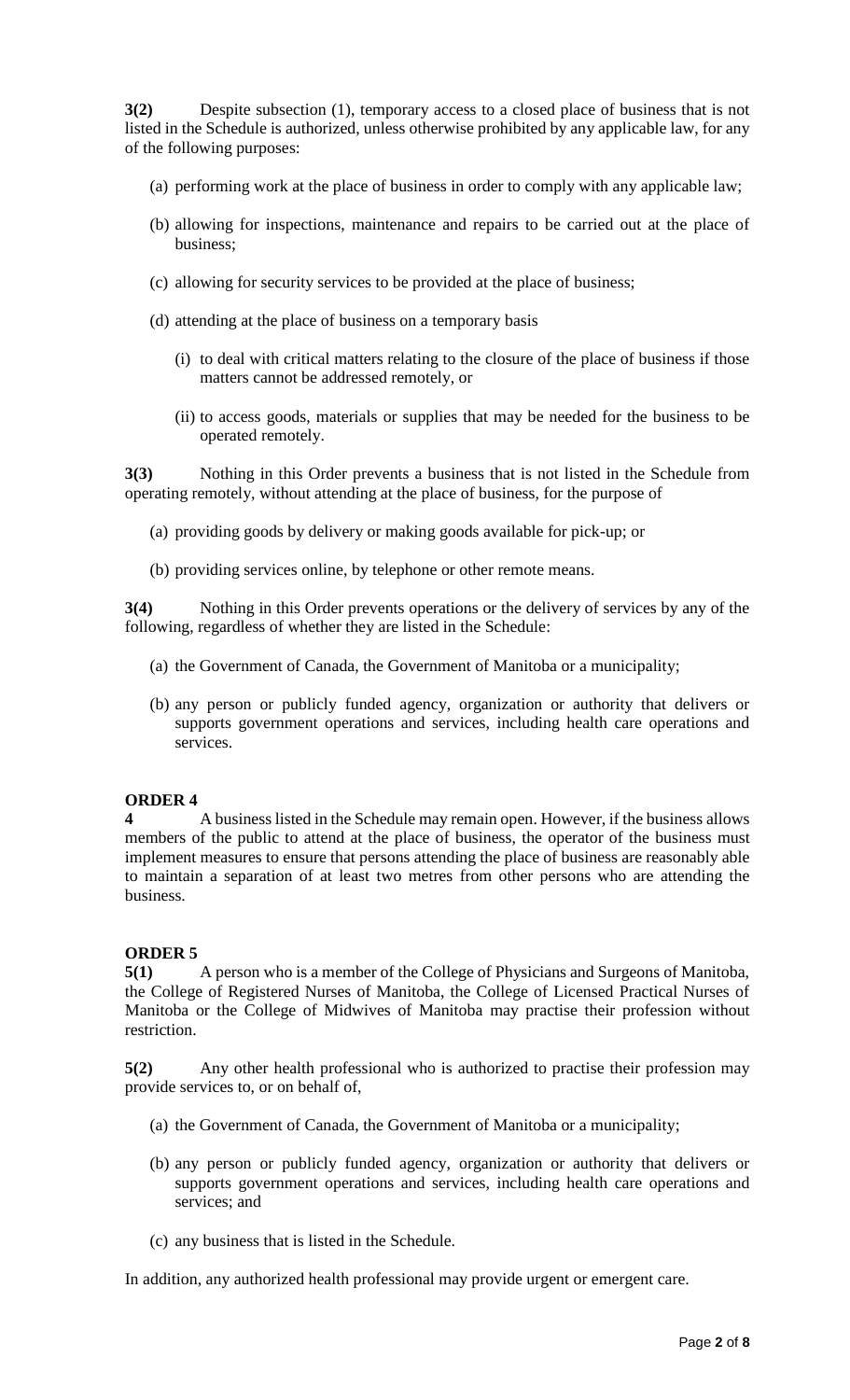# **ORDER 6**

**6** Municipal public transportation services, taxis, limousines and other vehicles for hire may continue to operate if their operators have implemented measures to ensure that all passengers are able to maintain a reasonable separation from other persons in the vehicle.

## **INTERPRETATION**

In these Orders and the Schedule, **"business"** includes a trade, industry, service, profession or occupation, whether operated on a commercial or not-for-profit basis.

## **EFFECTIVE DATE**

These Orders are effective as of 12:01 a.m. on April 1, 2020, and, except for Order 3, remain in effect until terminated.

Dr. Brent Roussin Chief Provincial Public Health Officer

**DATED:**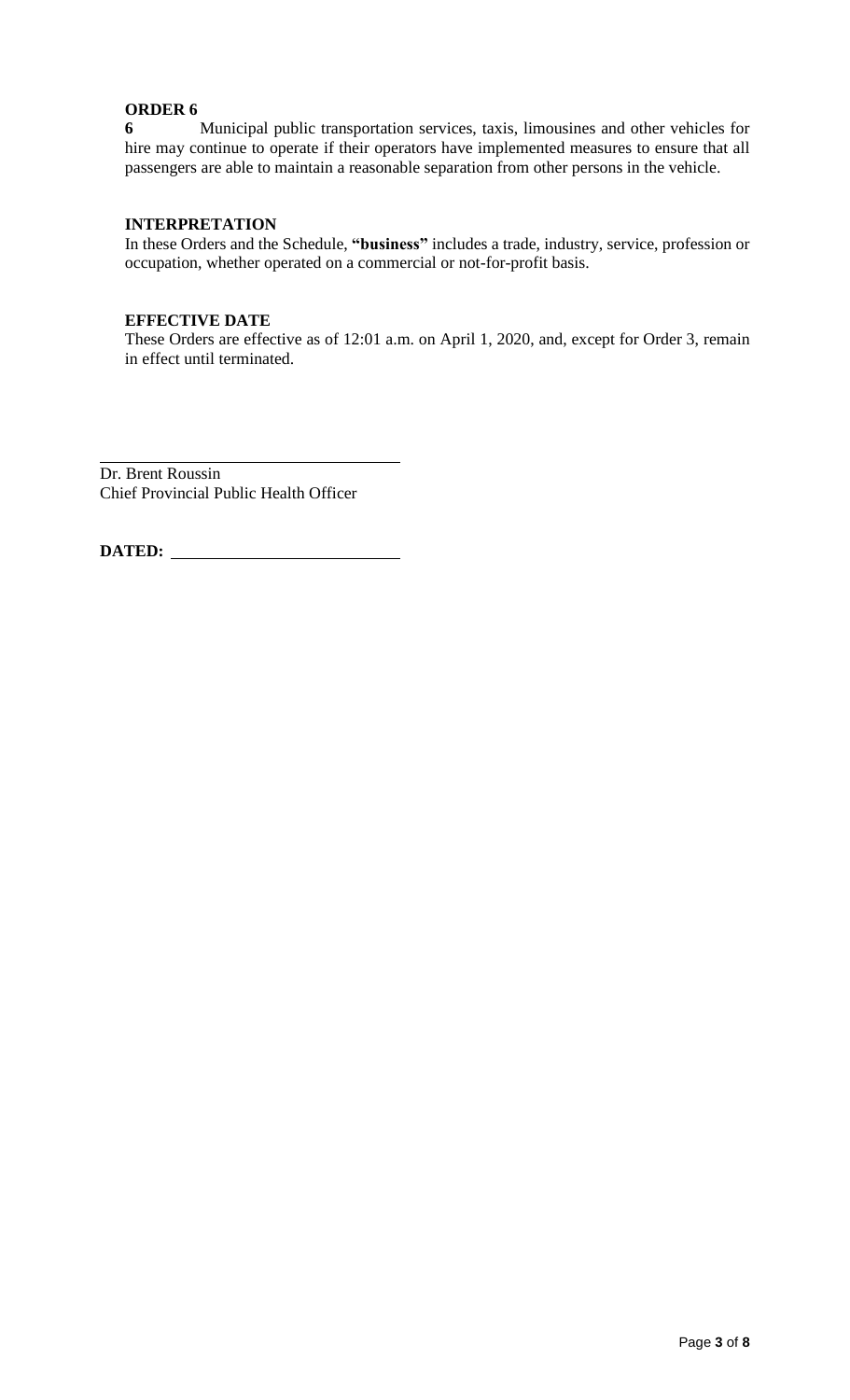# **SCHEDULE**

# *Supply chains*

- 1. A business
	- (a) that provides another business listed in this Schedule with goods or services necessary for the business to operate, including transportation and logistics management relating to those goods or services; or
	- (b) that supports or facilitates the two-way movement of essential goods within integrated North American and global supply chains.

## *Retail and wholesale*

- 2. A business that provides, either by wholesale or by retail sale, food or household consumer goods necessary for the safety, sanitation or operation of residences and businesses. Such a business includes a grocery store, supermarket, convenience store, butcher shop, bakery, market, hardware store and any other similar wholesale or retail business.
- 3. A business that provides personal protective equipment or protective clothing for use in the workplace.
- 4. A business that provides essential goods and services for the health and well-being of animals, including animal feed, pet food, and animal supplies such as bedding.
- 5. A gas station or other business that provides diesel, aviation, propane, heating fuel or other fuel used to power a motor vehicle, aircraft or watercraft.
- 6. A business that provides office supplies and services. The supplies and services include computer products and related repair and maintenance services for businesses and for individuals working from home.
- 7. A business that holds a retail liquor licence, a manufacturer's licence, including a manufacturer's licence with a retail endorsement, or a retail cannabis licence or that is authorized by the Government of Canada to produce cannabis.

## *Accommodations*

8. A hotel or motel or a business that provides rental units or similar living accommodations, including student residences.

## *Institutional, residential, commercial and industrial maintenance*

- 9. A business that provides support and maintenance services, including urgent repair, to maintain the safety, security, sanitation and essential operation of institutional, commercial, industrial and residential properties, and includes
	- (a) property management services, including residential snow clearing;
	- (b) services provided by skilled trades, such as plumbers, electricians and HVAC technicians;
	- (c) custodial or janitorial services and cleaning services;
	- (d) fire safety and sprinkler systems installation and monitoring; and
	- (e) similar services provided by other service providers.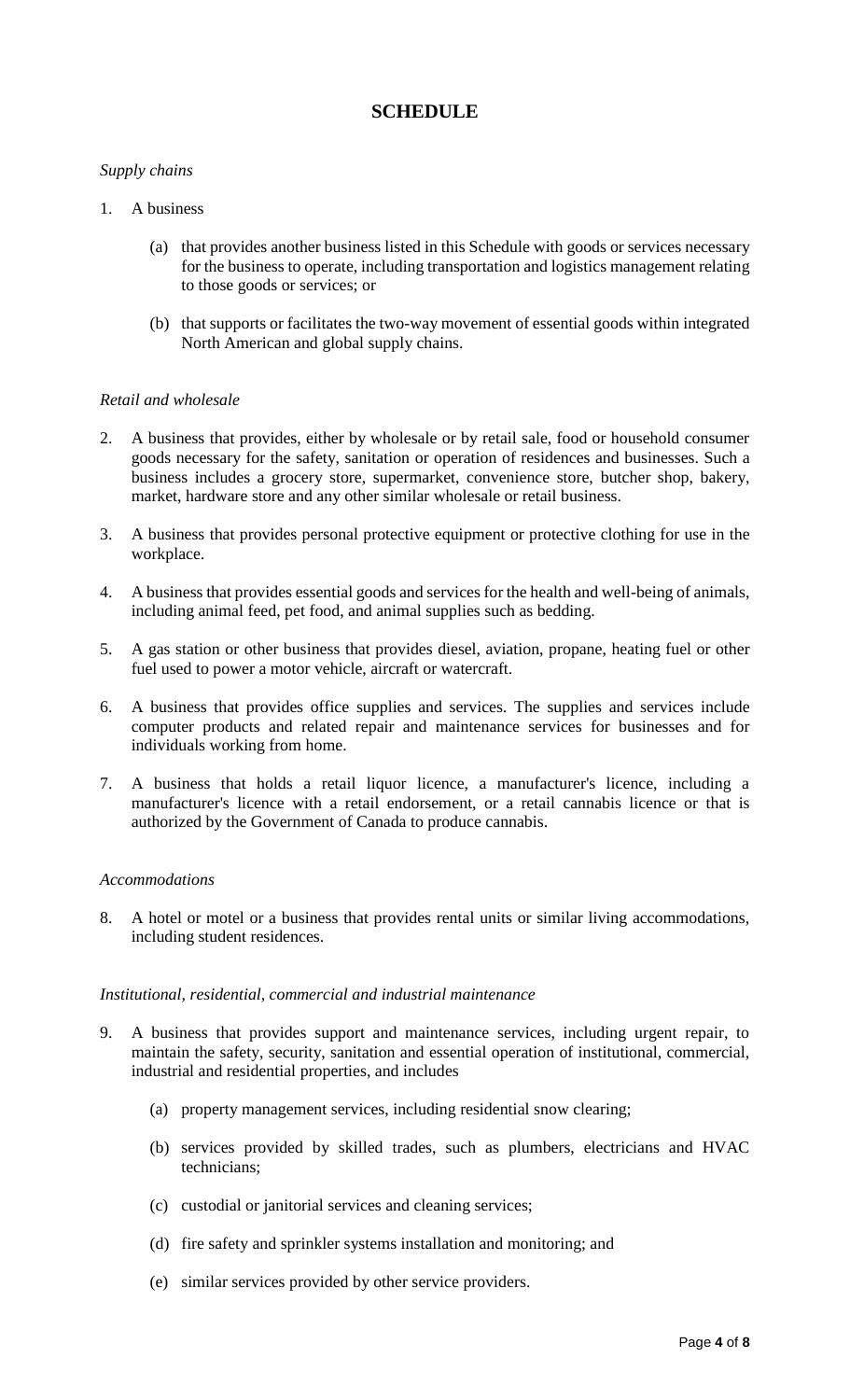## *Telecommunications and information technology*

- 10. A business that provides telecommunications services, such as phones and cell phones, internet services and radio, as well as support facilities necessary for support and service delivery, such as a call centre.
- 11. A business that provides information technology, and includes online services, software products and related support services, as well as technical facilities such as data centres and other network facilities.

## *Communications industries*

12. A business that provides information through radio or television broadcasting, telecommunication services or newspaper publications.

## *Transportation*

- 13. A business that provides transportation services necessary for the activities of daily living.
- 14. A business that provides transportation services to other businesses or individuals by road, rail, air or water, including a business that provides logistical support, distribution services or warehousing and storage, or truck stops.
- 15. A business that services or repairs vehicles, aircraft, watercraft, bicycles and includes car, truck and farm equipment dealerships and related facilities and auto supply stores and other similar retail businesses.
- 16. A business that provides towing services or roadside repair assistance.
- 17. A business that provides goods and services for the operation, maintenance and safety of the road, rail, air and water transportation systems.
- 18. A business that provides maintenance services such as clearing snow and completing necessary repairs to the transportation system.

## *Manufacturing and production*

19. A business that manufactures or processes goods or materials, including a component manufacturer or a business that produces inputs used by another manufacturer.

## *Agriculture and food production*

- 20. A business that is engaged in farming, harvesting, processing, manufacturing, producing or distributing food or farm products such as crops, animal products and by-products or beverages.
- 21. A business that is engaged in fishing, hunting or aquaculture.
- 22. A business that supports the food supply chain, including assembly yards, livestock auctions, food distribution hubs, feed mills, farm equipment suppliers, feed suppliers, food terminals and warehouses, animal processing plants and grain elevators.
- 23. A business that supplies agricultural producers with necessary products or services, such as seed, fertilizers, herbicides, pesticides, agricultural equipment, custom application of herbicides and pesticides and the repair of agricultural equipment.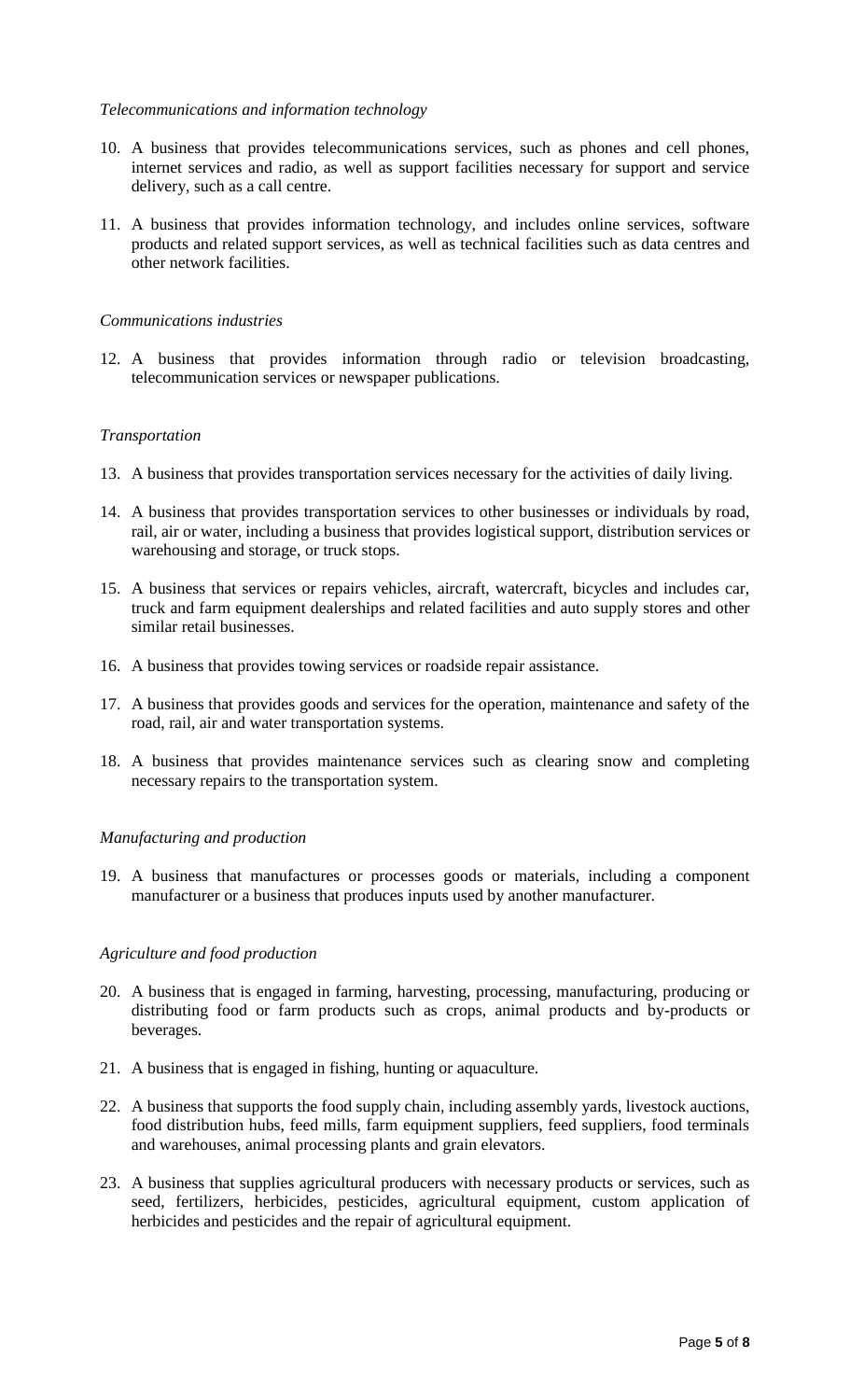- 24. A business that supports the safety of food, including animal and plant health and animal well-being.
- 25. A business that provides veterinary services or that supplies veterinary or animal control medications and related supplies and testing kits.
- 26. A business involved in ensuring the safe and effective management of animal waste, and includes a business responsible for the disposal of dead animals, rendering, nutrient management and biohazardous materials treatment or disposal.

## *Construction*

- 27. A business engaged in construction work or services in the industrial, commercial, institutional and residential sectors, including demolition services and expanding, renovating, converting or repurposing existing spaces.
- 28. A business engaged in construction work or services that are required to ensure safe and reliable operations of provincial and municipal infrastructure.
- 29. A business engaged in construction work or services that supports environmental rehabilitation projects.

#### *Finance*

- 30. A business engaged in the capital markets.
- 31. A bank, credit union or caisse populaire.
- 32. A business that is a payday lender or a cheque-cashing service.
- 33. A business that provides insurance services, and includes the adjustment of insurance claims.
- 34. A business that provides pension services and employee benefits services.
- 35. A business that provides financial services, including any of the following:
	- (a) payment processing;
	- (b) the payroll division of any employer or an entity whose operation is the administration of payroll.
- 36. A business that deals in securities or manages financial portfolios.

## *Natural resources*

- 37. A business engaged in the extraction or processing of natural resources, such as minerals, forest products, oil and gas, or aggregates, including a business engaged in the production or sale of biofuels.
- 38. A business engaged in natural resource exploration and development.
- 39. A business that provides supplies or materials used in the natural resource sector.
- 40. A business that supplies or ensures the supply of natural resources, such as petroleum and petroleum by-products or aggregate, to other businesses.
- 41. A business that supports the health and safety of natural resource extraction or processing operations.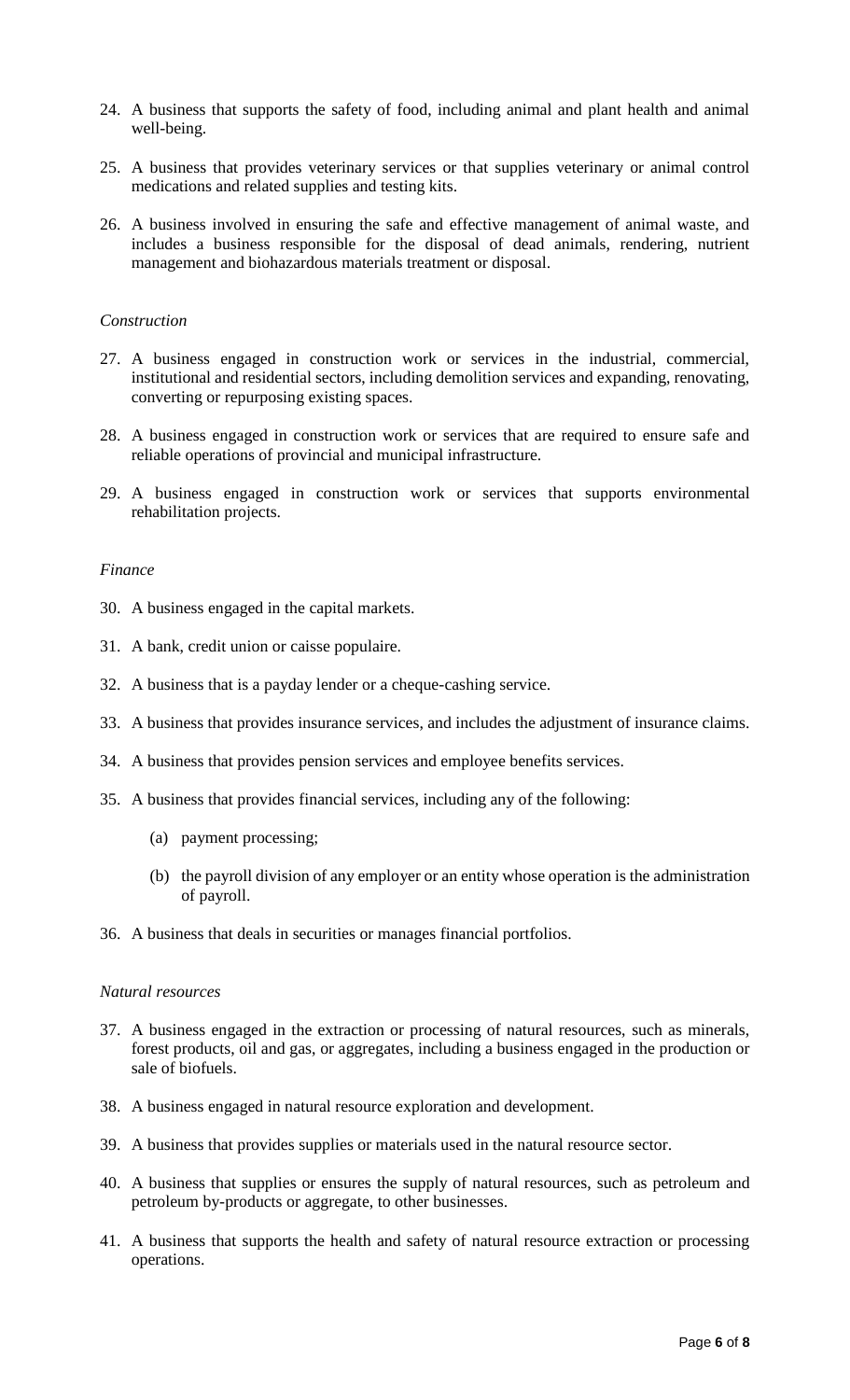## *Environmental services*

- 42. A business that supports environmental management or monitoring services or that provides environmental clean-up and response services or services in respect of industrial sewage or effluent, and includes environmental consulting firms, septic haulers, portable toilet suppliers, well drillers, pesticide applicators and exterminators.
- 43. A business that provides laboratory services in respect of water or wastewater.
- 44. A business engaged in waste collection or recycling, waste and sewage treatment and disposal, the operation of a landfill or hazardous waste disposal.

## *Utilities and public works*

- 45. A business that operates a utility, and includes a business that provides goods, materials and services needed for the delivery of utilities, such as potable drinking water, electricity and natural gas.
- 46. A business engaged in or supporting the operation, maintenance or repair of provincial or municipal infrastructure, such as railways, dams, bridges, highways, erosion control structures and water control works.

## *Research*

- 47. A business that maintains research facilities and engages in research, including medical research and other research and development activities.
- 48. A business that provides goods and services that support research activities.

#### *Health care, seniors care and social services*

- 49. A business that provides land medical emergency response services, air medical response services or stretcher transportation services.
- 50. A business that provides home care services.
- 51. A child and family services authority and a child and family services agency.
- 52. A business that operates a personal care home, supportive housing or an assisted living facility.
- 53. A business that provides personal support services in home or provides residential services for children or for individuals with physical or mental disabilities, including developmental disabilities.
- 54. A business that provides or supports the provision of food, shelter, safety or protection, or social services and other necessities of life to economically disadvantaged and other vulnerable individuals, including food banks, family violence and abuse shelters, homeless shelters, community housing, supportive housing, services that promote or protect the welfare of children, services to newcomers, and custody and detention programs for persons in conflict with the law.
- 55. A business, including a pharmacy or other business, engaged in the manufacturing, wholesaling, distribution or retail sale of pharmaceutical goods and medical supplies, such as medications, medical isotopes, vaccines and antivirals, medical devices and medical supplies.
- 56. A business engaged in providing logistic services or manufacturing or distributing goods or services that support the delivery of health care, and includes a business that provides laboratory services.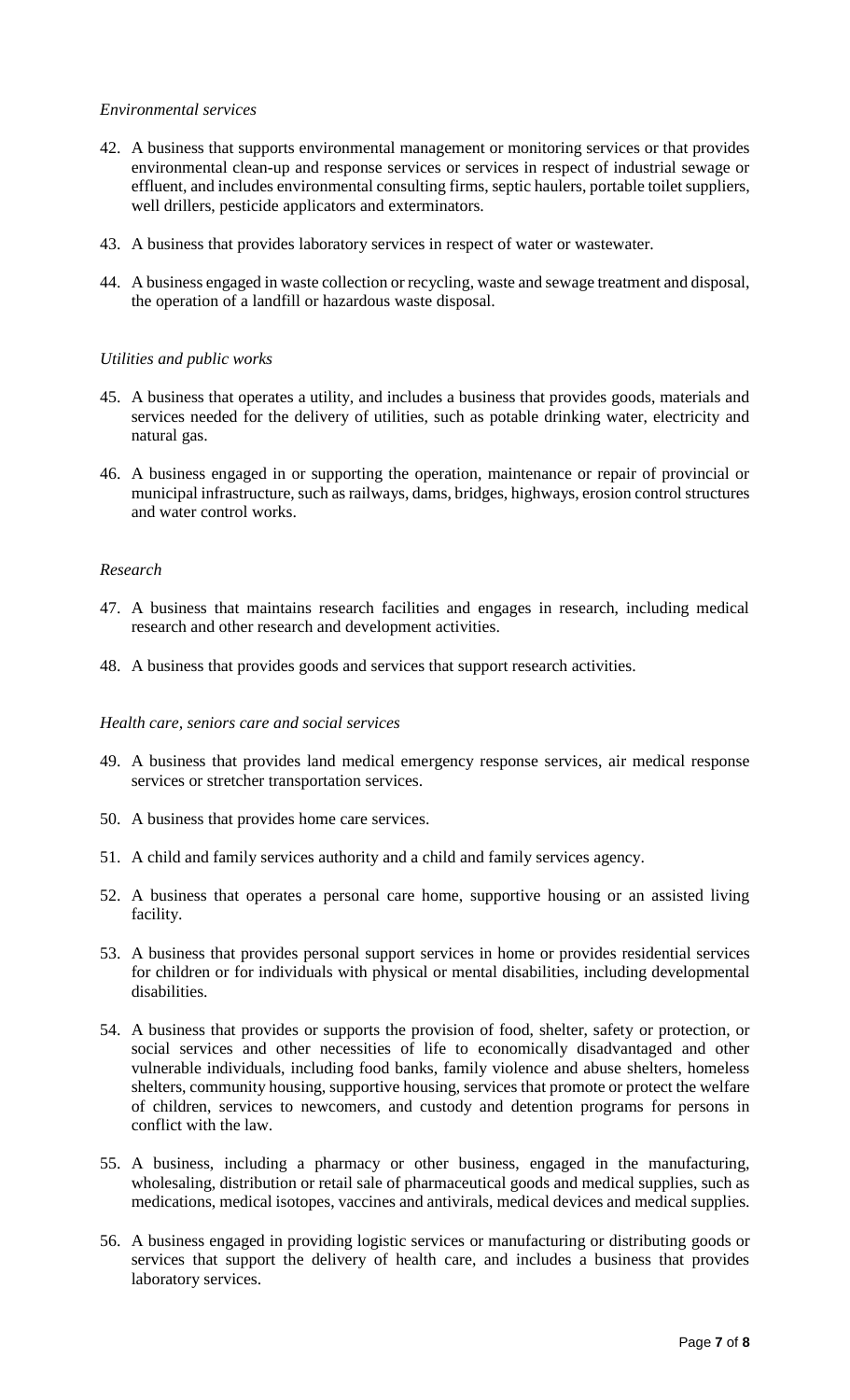- 57. A business that provides mental health or addictions supports or services, such as counselling.
- 58. A business that provides goods or services that support the health sector including the sale, rental or repair of assistive devices, mobility devices or medical devices, and other similar devices or supplies.

#### *Justice sector*

59. A business that provides professional or social services supports in the justice system.

#### *Professional services*

- 60. A lawyer, paralegal, accountant, translator, veterinarian, engineer or geoscientist.
- 61. A regulatory body of a profession.

## *Other businesses*

- 62. A business that provides rental and leasing services, including renting or leasing automobiles and commercial and light industrial machinery and equipment.
- 63. A business that provides mailing, shipping, courier or delivery services, including post office boxes.
- 64. A business that operates a laundromat or provides dry cleaning or laundry services.
- 65. A business that provides funeral, mortician, cremation, transfer or burial services, or any related goods and products such as coffins and embalming fluid.
- 66. A business that operates a land registration service, provides real estate services or moving services.
- 67. A business that provides security services, including private security guards, or provides monitoring or surveillance equipment and services.
- 68. A business that provides staffing services, including temporary help.
- 69. A business that provides tax preparation services.
- 70. A business that provides travel consulting services.
- 71. A business that supports the safe operations of residences and critical businesses.
- 72. A business that provides arboriculture or lawn care services.
- 73. A business that provides for the health and well-being of animals, including farms, boarding kennels, stables, animal shelters, zoos, aquariums, research facilities and other service providers.
- 74. A business that provides child care services for essential workers, and home child care services provided for eight or fewer children.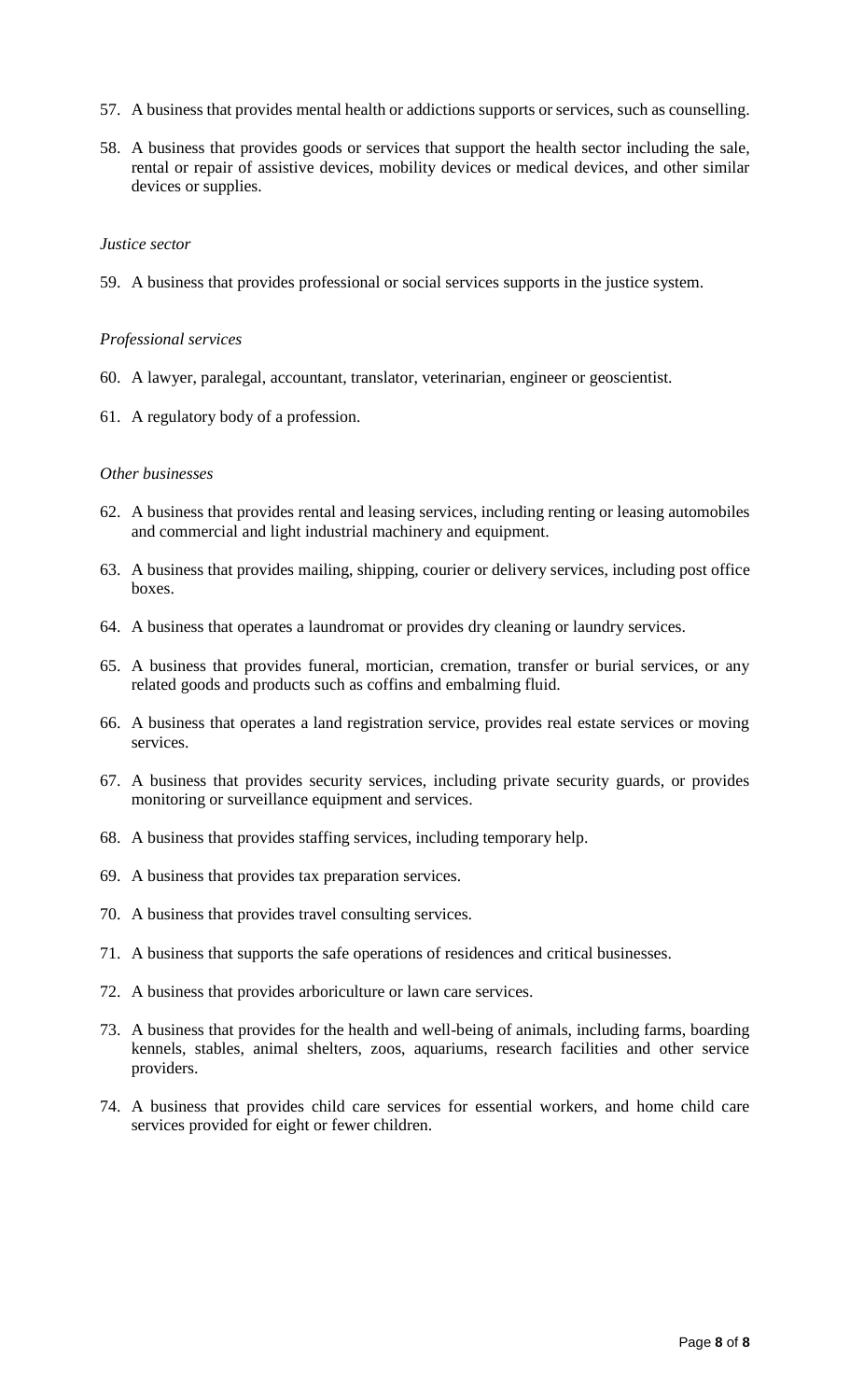# **ORDRE**

# **LOI SUR LA SANTÉ PUBLIQUE (Article 67)**

## **ATTENDU :**

- 1. que la pandémie causée par la maladie transmissible connue sous le nom de COVID-19 présente dans la province des défis pour la santé publique qui continueront d'évoluer et qui nécessitent la prise de mesures urgentes pour protéger la santé et la sécurité de la population de l'ensemble du Manitoba;
- 2. que je, D<sup>r</sup> Brent Roussin, médecin hygiéniste en chef, ai des motifs de croire que, compte tenu de la pandémie de COVID-19 :
	- a) une menace grave et immédiate pour la santé publique existe en raison d'une épidémie de maladie contagieuse, réelle ou appréhendée;
	- b) la menace ne peut être prévenue, atténuée ni éliminée sans prendre de mesures spéciales;
- 3. que le ministre chargé de l'application de la *Loi sur la santé publique* (« *Loi* ») a autorisé la prise de mesures spéciales visées aux alinéas 67(2)c) et d) de la *Loi*,

**PAR CONSÉQUENT**, j'ordonne la prise des mesures spéciales qui suivent, conformément à ce qu'autorise la *Loi* :

## **RÉVOCATION DES ORDRES ANTÉRIEURS**

Il est mis fin aux ordres que j'ai donnés le 27 mars 2020 et ils sont remplacés par ce qui suit :

## **ORDRE N<sup>o</sup> 1**

**1(1)** En conformité avec l'alinéa 67(2)d) de la *Loi*, les rassemblements publics de plus de dix personnes sont interdits en tout lieu, tant à l'intérieur qu'à l'extérieur, y compris les lieux de culte, les rassemblements sociaux et les événements familiaux tels les mariages et les funérailles.

**1(2)** Le présent ordre ne s'applique pas aux établissements où des services sociaux ou de soins de santé sont offerts.

#### **ORDRE N<sup>o</sup> 2**

**2(1)** En conformité avec l'alinéa 67(2)c) de la *Loi*, les restaurants et autres établissements commerciaux qui servent des aliments sont tenus de cesser de servir des aliments à des clients pour consommation dans leurs locaux.

**2(2)** Le présent ordre n'a pas pour effet d'empêcher la vente d'aliments à livrer ou à emporter si la personne qui est responsable du restaurant ou de l'établissement commercial met en place des mesures visant à assurer que ceux qui le fréquentent sont raisonnablement capables de maintenir entre eux une distance d'au moins un mètre.

## **ORDRE N<sup>o</sup> 3**

**3(1)** En conformité avec l'alinéa 67(2)c) de la *Loi*, l'exploitant d'une entreprise qui n'est pas visée à l'annexe veille à ce que ses locaux soient fermés de 0 h 1 le 1<sup>er</sup> avril 2020 à 0 h 1 le 14 avril 2020.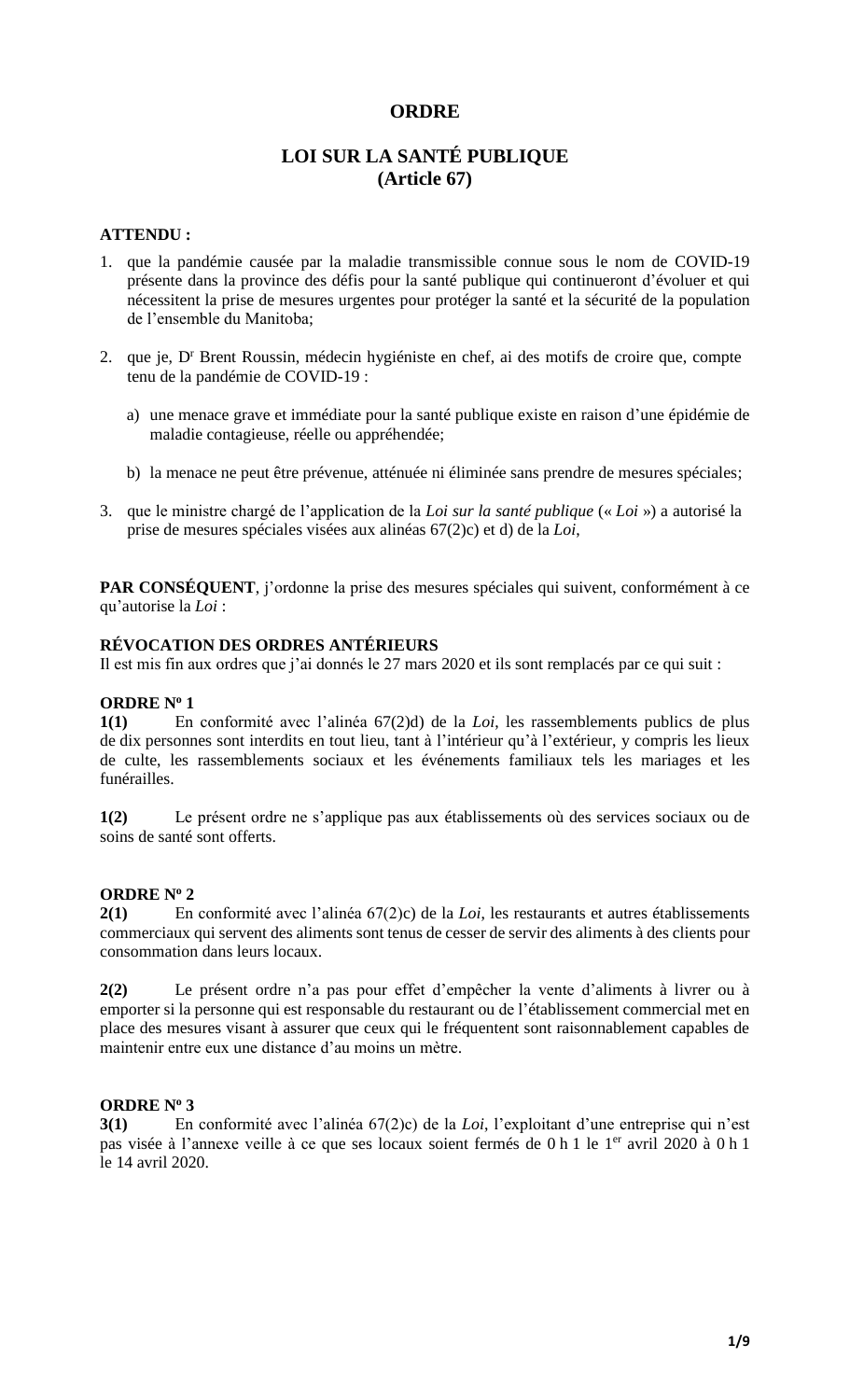**3(2)** Malgré le paragraphe (1) et sauf interdiction contraire de toute règle de droit applicable, l'accès provisoire aux locaux fermés d'une entreprise qui n'est pas visée à l'annexe est autorisé aux fins suivantes :

a) y exécuter un travail aux fins de conformité à toute règle de droit applicable;

- b) y permettre l'exécution d'inspections, d'entretien et de réparations;
- c) y permettre la prestation de services de sécurité;
- d) être temporairement présent à l'établissement pour :

(i) soit traiter de questions essentielles qui sont liées à la fermeture des locaux et qui ne peuvent être traitées à distance,

(ii) soit accéder à des biens, à des matériaux ou à des fournitures éventuellement requises pour exploiter l'entreprise à distance.

**3(3)** Le présent ordre n'a pas pour effet d'empêcher une entreprise qui n'est pas visée à l'annexe d'exercer ses activités à distance, sans la présence de quiconque dans ses locaux, à une des fins suivantes :

- a) fournir des biens par livraison ou préparer des biens à emporter;
- b) fournir des services en ligne, par téléphone ou par d'autres moyens à distance.

**3(4)** Le présent ordre n'a pas pour effet d'empêcher les entités suivantes de fonctionner ou d'offrir de services, qu'elles soient ou non visées à l'annexe :

a) le gouvernement du Canada, le gouvernement du Manitoba ou une municipalité;

b) une personne, ou une autorité ou un organisme financés par des fonds publics, qui offre ou soutient des activités ou services gouvernementaux, y compris dans le secteur des soins de santé.

# **ORDRE N<sup>o</sup> 4**

**4** L'entreprise visée à l'annexe peut demeurer ouverte. Toutefois, s'il permet au public de fréquenter ses locaux, l'exploitant de l'entreprise met en place des mesures visant à assurer que ceux qui les fréquentent sont raisonnablement capables de maintenir entre eux une distance d'au moins deux mètres.

## **ORDRE N<sup>o</sup> 5**

**5(1)** Les personnes qui sont membres de l'Ordre des médecins et chirurgiens du Manitoba, de l'Ordre des infirmières et des infirmiers du Manitoba, de l'Ordre des infirmières et des infirmiers auxiliaires du Manitoba ou de l'Ordre des sages-femmes du Manitoba peuvent exercer leur profession sans restrictions.

**5(2)** Les autres professionnels de la santé autorisés à exercer leur profession peuvent fournir des services aux personnes ou aux entités qui suivent, ou en leur nom :

a) le gouvernement du Canada, le gouvernement du Manitoba ou une municipalité;

b) une personne, ou une autorité ou un organisme financés par des fonds publics, qui offre ou soutient des activités ou services gouvernementaux, y compris dans le secteur des soins de santé;

c) les entreprises visées à l'annexe.

En outre, les professionnels de la santé autorisés peuvent offrir des soins urgents ou des soins d'urgences.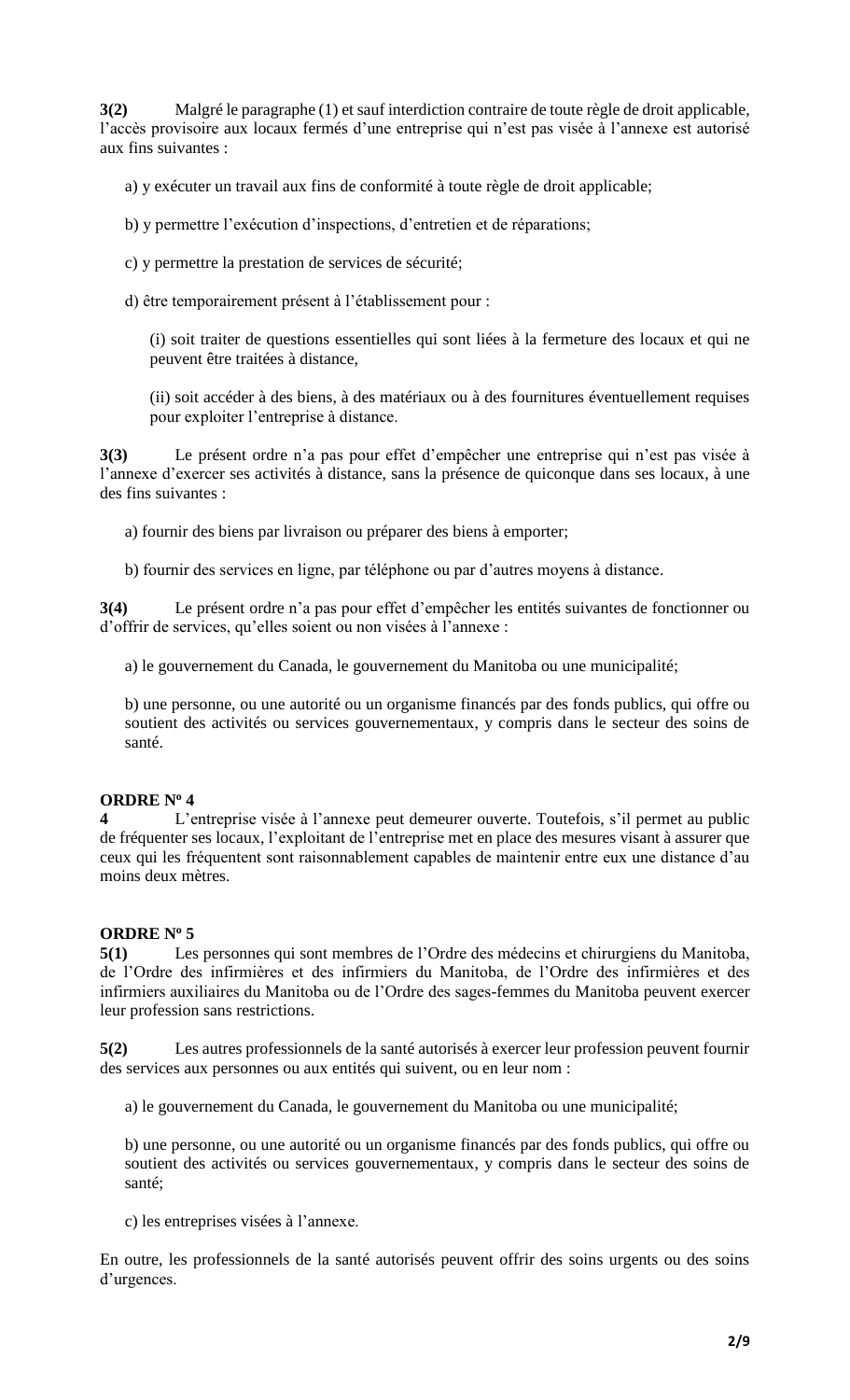# **ORDRE N<sup>o</sup> 6**

**6** L'exploitation des services municipaux de transport en commun, des taxis, des limousines et d'autres véhicules avec chauffeur demeure permise si l'exploitant a mis en place des mesures visant à assurer que les occupants sont capables de maintenir entre eux une séparation raisonnable.

## **SENS D'« ENTREPRISE »**

Pour l'application des présents ordres et de l'annexe, **« entreprise »** s'entend notamment d'un métier, d'une industrie, d'une profession ou d'un service, que l'entreprise soit exploitée de manière commerciale ou à but non lucratif.

# **ENTRÉE EN VIGUEUR**

Les présents ordres entrent en vigueur le 1<sup>er</sup> avril 2020, à 0 h 1 et, à l'exception de l'ordre n<sup>o</sup> 3, le demeurent jusqu'à ce qu'il y soit mis fin.

D<sup>r</sup> Brent Roussin, médecin hygiéniste en chef

**DATE :**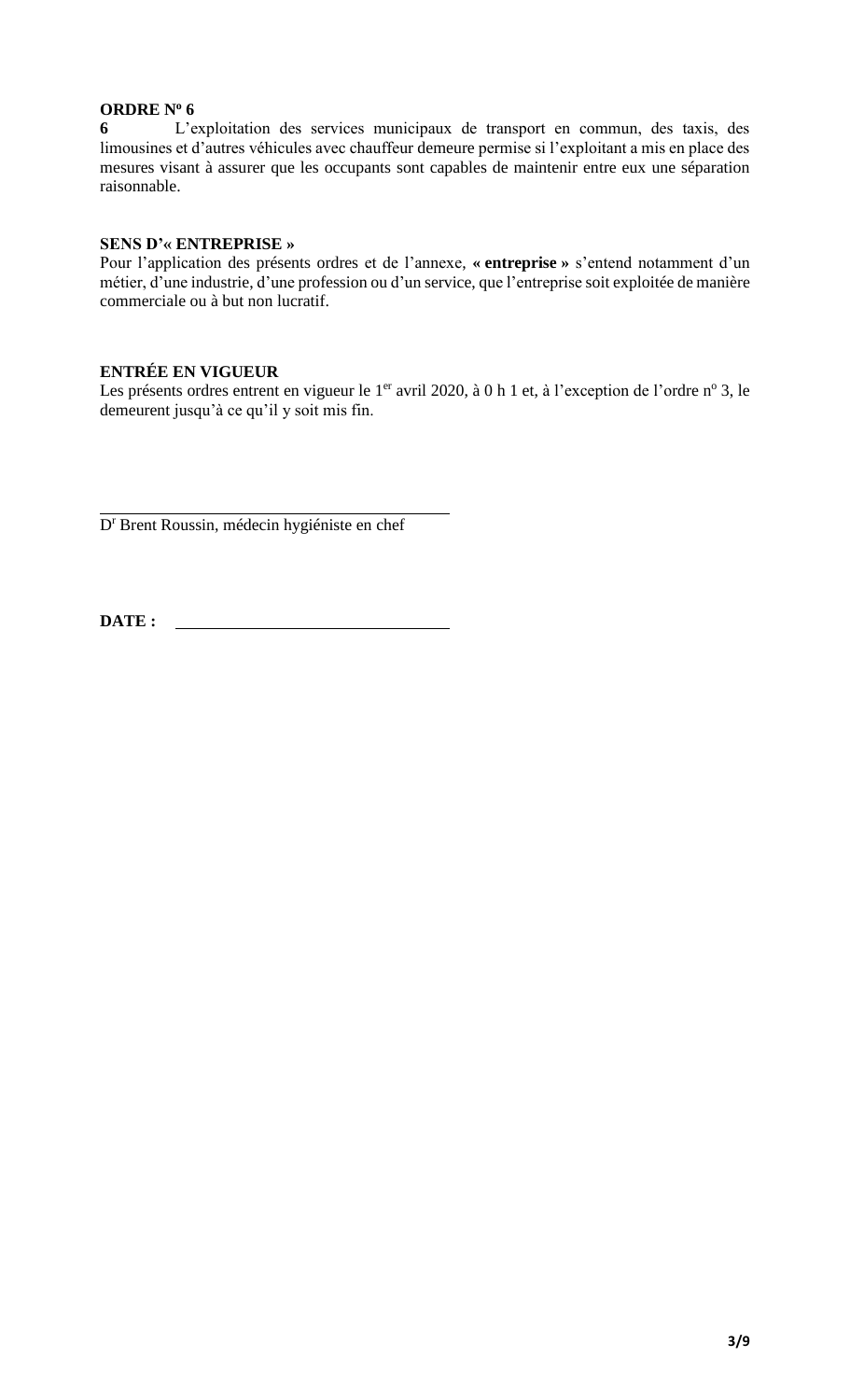# **ANNEXE**

## *Chaînes d'approvisionnement*

- 1. Les entreprises qui, selon le cas :
	- a) fournissent à des entreprises visées à la présente annexe les biens ou les services nécessaires à leur fonctionnement, y compris le transport et la gestion logistique qui se rapportent à ces biens et services;
	- b) appuient ou facilitent la circulation de biens essentiels dans les deux sens au sein des chaînes d'approvisionnement intégrées nord-américaines et mondiales.

# *Commerce de détail et de gros*

- 2. Les entreprises qui, au moyen de la vente au détail ou en gros, fournissent des denrées alimentaires ou des biens de consommation ménagers nécessaires à la sécurité, à la salubrité et aux activités des résidences et des entreprises, y compris les épiceries, les supermarchés, les magasins de proximité, les boucheries, les boulangeries, les marchés, les quincailleries et les autres entreprises similaires de vente au détail ou en gros.
- 3. Les entreprises qui fournissent de l'équipement de protection individuelle et des vêtements de protection en vue de leur utilisation en milieu de travail.
- 4. Les entreprises qui fournissent des biens et des services essentiels à la santé et au bien-être des animaux, notamment des aliments pour animaux de compagnie ou autres ainsi que des fournitures pour animaux, par exemple de la litière.
- 5. Les stations-service et autres entreprises qui fournissent du diesel, du propane, du combustible de chauffage ou d'autres carburants pour véhicules automobiles, avions et bateaux.
- 6. Les entreprises qui vendent des fournitures de bureau et qui fournissent des services pour les bureaux, y compris le matériel informatique et les services de réparation et d'entretien de ce matériel à l'intention des entreprises et des particuliers qui travaillent de la maison.
- 7. Les entreprises qui sont titulaires d'une licence de vente au détail de boissons alcoolisées, d'une licence de fabricant — assortie ou non d'un avenant de vente au détail — ou d'une licence de vente au détail de cannabis et les entreprises ayant l'autorisation du gouvernement canadien de produire du cannabis.

## *Hébergement*

8. Les hôtels, les motels et les entreprises qui fournissent des unités locatives ou d'autres types d'habitation similaires, y compris les résidences d'étudiants.

## *Entretien des bâtiments institutionnels, résidentiels, commerciaux et industriels*

- 9. Les entreprises qui fournissent des services opérationnels et d'entretien pour maintenir la sécurité, la salubrité et les fonctions essentielles des biens et bâtiments institutionnels, résidentiels, commerciaux et industriels, y compris les services de réparation urgente et les services suivants :
	- a) les services de gestion immobilière, y compris le déneigement résidentiel;
	- b) les services fournis par les métiers spécialisés tels les plombiers, les électriciens et les spécialistes en chauffage et en climatisation;
	- c) les services de garde, de concierge et de nettoyage;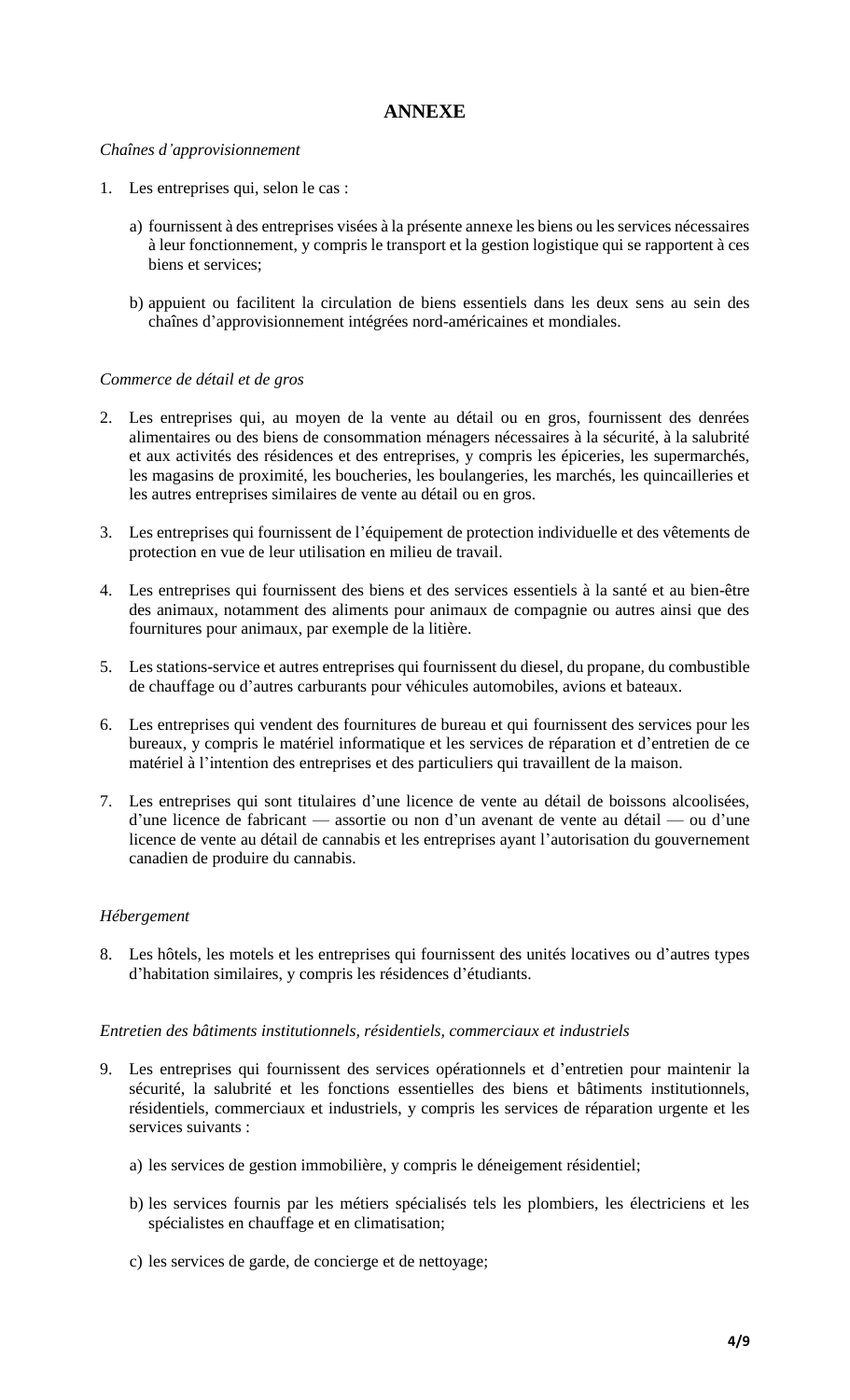- d) les services d'installation et de surveillance des systèmes de sécurité incendie et des systèmes d'extincteurs;
- e) les services similaires fournis par d'autres fournisseurs de services.

## *Télécommunications et technologie de l'information*

- 10. Les entreprises qui fournissent des services de télécommunication, comme les services de téléphonie, de téléphone cellulaire, d'Internet et de radio, ainsi que les centres de soutien nécessaires à l'appui et à la fourniture de ces services, comme les centres d'appel.
- 11. Les entreprises qui fournissent des services de technologie de l'information, y compris en ce qui a trait aux logiciels, aux services en ligne et aux services de soutien connexes, et celles qui gèrent des infrastructures techniques comme des centres de données et d'autres installations de réseau.

# *Industries des communications*

12. Les entreprises qui fournissent des renseignements par radiodiffusion ou télédiffusion, par la publication de journaux ou au moyen de services de télécommunications.

# *Transport*

- 13. Les entreprises qui fournissent les services de transport nécessaires aux activités courantes des résidents.
- 14. Les entreprises de transport dont dépendent les autres entreprises et les résidents, notamment le transport par voie routière, ferroviaire, aérienne et maritime, ainsi que les entreprises qui fournissent un soutien logistique, des services de distribution ou d'entreposage ou des relais routiers.
- 15. Les entreprises qui effectuent la réparation ou l'entretien des véhicules, notamment des bicyclettes, des avions et des bateaux, y compris les concessionnaires de voitures, de camions et de matériel agricole et les entreprises connexes ainsi que les autres commerces similaires qui vendent notamment des fournitures automobiles.
- 16. Les entreprises qui fournissent des services de remorquage ou de réparation au bord de la route.
- 17. Les entreprises qui fournissent des biens et des services servant à l'exploitation, à l'entretien et à la sécurité des systèmes de transport routier, ferroviaire, aérien et maritime.
- 18. Les entreprises qui fournissent des services d'entretien comme le déneigement et les réparations nécessaires au bon fonctionnement des systèmes de transport.

## *Fabrication et production*

19. Les entreprises qui fabriquent ou transforment des biens ou des matériaux, y compris les fabricants de composants et les entreprises qui fabriquent des intrants pour d'autres fabricants.

## *Agriculture et production alimentaire*

20. Les entreprises qui cultivent, récoltent, transforment, fabriquent, produisent ou distribuent des aliments ou des produits agricoles comme les plantes cultivées, les produits et sous-produits d'origine animale et les boissons.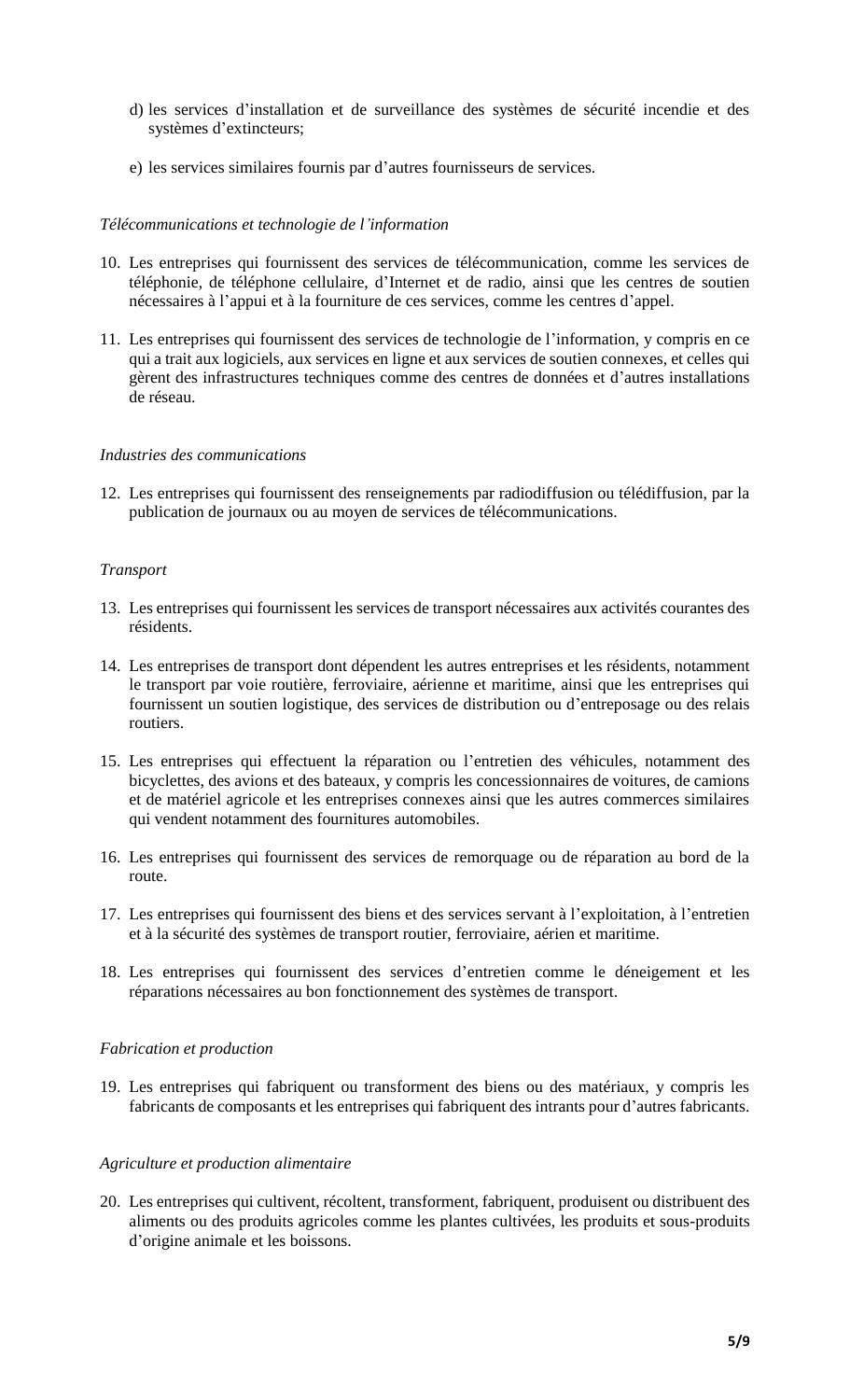- 21. Les entreprises d'aquaculture, de chasse ou de pêche.
- 22. Les entreprises qui soutiennent la chaîne d'approvisionnement alimentaire, y compris les parcs de groupage, les marchés de vente aux enchères de bétail, les centres de distribution alimentaire, les usines et distributeurs d'aliments pour animaux, les fournisseurs de machinerie agricole, les terminaux et entrepôts alimentaires, les usines de transformation des animaux et les élévateurs à grains.
- 23. Les entreprises qui approvisionnent directement ou indirectement les producteurs agricoles en produits et services nécessaires, notamment les semences, les engrais, les herbicides, les pesticides, le matériel agricole, l'application sur mesure d'herbicides et de pesticides et la réparation de matériel agricole.
- 24. Les entreprises qui assurent la salubrité des produits alimentaires, y compris la santé animale ou végétale et le bien-être des animaux.
- 25. Les entreprises qui fournissent des services vétérinaires, des médicaments vétérinaires ou des produits de contrôle animal ainsi que de l'équipement et des trousses de test connexes.
- 26. Les entreprises qui veillent à la gestion sûre et efficace des déchets d'animaux, y compris les entreprises d'élimination des animaux morts, d'équarrissage, de gestion des nutriments et de traitement et d'élimination des matières présentant un danger biologique.

## *Construction*

- 27. Les entreprises chargées de travaux ou de services de construction dans les secteurs industriel, commercial, institutionnel et résidentiel, notamment les travaux de démolition et les travaux d'agrandissement, de rénovation, de conversion ou de réaménagement d'espaces existants.
- 28. Les entreprises chargées des travaux ou des services de construction nécessaires pour assurer le fonctionnement sûr et fiable des infrastructures provinciales et municipales.
- 29. Les entreprises chargées de travaux ou de services de construction qui appuient des projets de réhabilitation environnementale.

#### *Finances*

- 30. Les entreprises participant aux marchés des capitaux.
- 31. Les banques, les caisses populaires et les credit unions.
- 32. Les entreprises qui offrent des services d'encaissement de chèques ou de prêt de dépannage.
- 33. Les entreprises qui fournissent des services d'assurance, y compris le règlement de sinistres.
- 34. Les entreprises qui fournissent des services de pension et d'avantages sociaux.
- 35. Les entreprises qui fournissent des services financiers, notamment :
	- a) le traitement des paiements;
	- b) le service de paie d'un employeur ou une entité qui gère un service de paie.
- 36. Les entreprises qui œuvrent dans le domaine des valeurs mobilières et qui gèrent des portefeuilles financiers.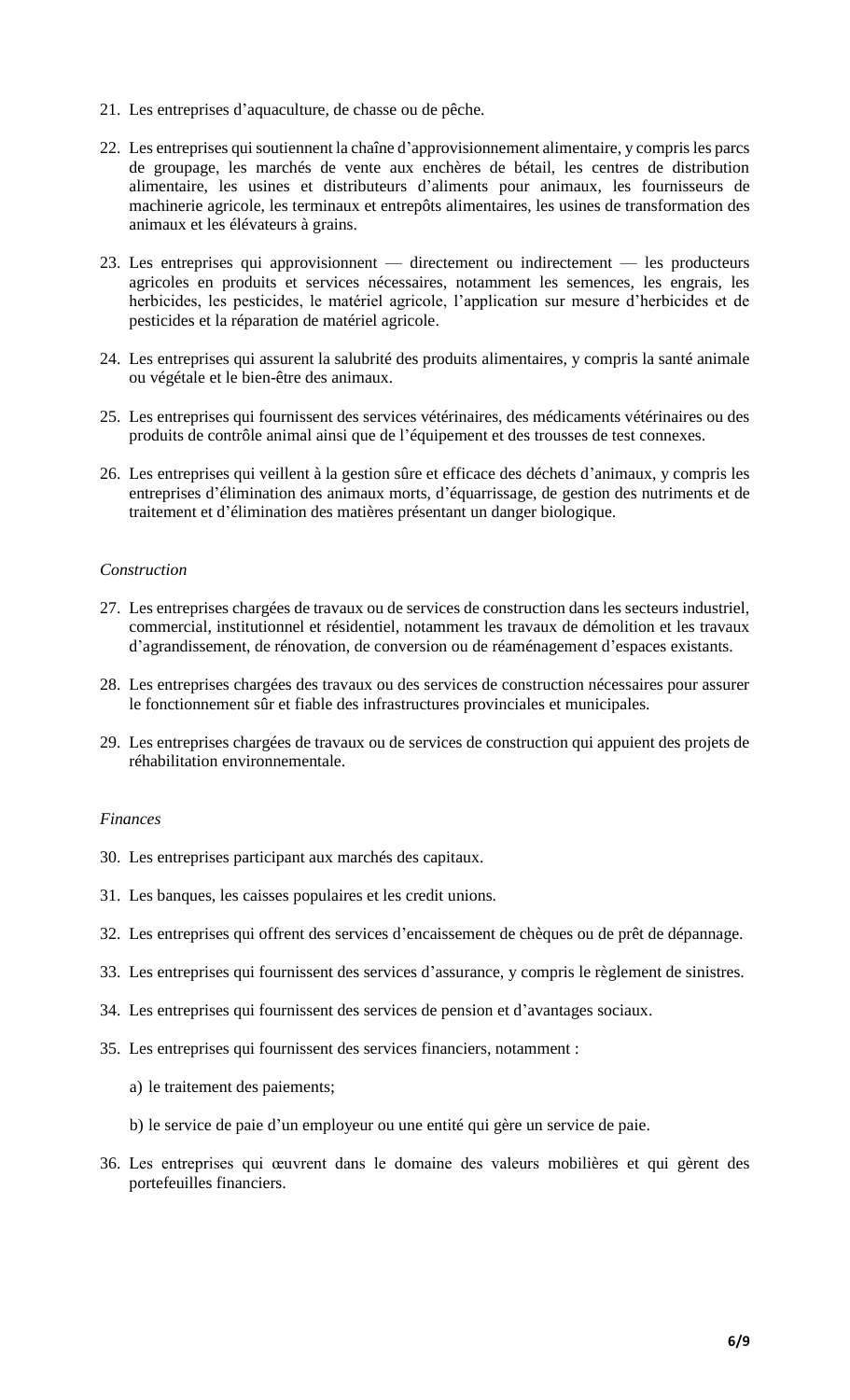## *Ressources naturelles*

- 37. Les entreprises qui fournissent des services dans le domaine de l'extraction et de la transformation des ressources naturelles, notamment les minéraux, les produits forestiers, le pétrole et le gaz ou les granulats, y compris les entreprises qui produisent ou vendent des biocarburants.
- 38. Les entreprises d'exploration et d'exploitation de ressources naturelles.
- 39. Les entreprises qui fournissent des produits et des matériaux utilisés dans le secteur des ressources naturelles.
- 40. Les entreprises qui approvisionnent d'autres entreprises en ressources naturelles, notamment le pétrole, les produits dérivés du pétrole et les granulats, ou qui en assurent l'approvisionnement.
- 41. Les entreprises qui appuient la santé et la sécurité dans le cadre des opérations d'extraction et de transformation des ressources naturelles.

## *Services environnementaux*

- 42. Les entreprises qui appuient les services de gestion ou de surveillance environnementales ou qui fournissent des services de dépollution et d'intervention environnementales ou des services en ce qui a trait aux eaux usées et aux effluents industriels, notamment les sociétés de conseil en environnement, les transporteurs de fosses septiques, les fournisseurs de toilettes portatives, les foreurs de puits, les applicateurs de pesticides et les exterminateurs.
- 43. Les entreprises qui fournissent des services de laboratoire en ce qui a trait à l'eau et aux eaux usées.
- 44. Les entreprises de collecte et de recyclage des déchets, de traitement et d'élimination des eaux usées, de gestion des sites d'enfouissement et d'élimination des déchets dangereux.

## *Services et travaux publics*

- 45. Les entreprises qui exploitent des services publics, notamment celles qui fournissent des biens, des matériaux et des services nécessaires à la prestation de services publics, notamment l'eau potable, l'électricité et le gaz naturel.
- 46. Les entreprises qui participent à l'exploitation, à l'entretien et à la réparation des infrastructures provinciales et municipales, notamment les chemins de fer, les barrages, les ponts, les routes, les structures de contrôle de l'érosion et les ouvrages d'aménagement hydraulique, ou qui appuient ces activités.

#### *Recherche*

- 47. Les entreprises qui exploitent des centres de recherche et mènent des activités de recherche, y compris en ce qui a trait à la recherche médicale et à d'autres activités de recherche-développement.
- 48. Les entreprises qui fournissent des biens ou des services appuyant des activités de recherche.

#### *Soins de santé, soins aux personnes âgées et services sociaux*

49. Les entreprises qui fournissent des services terrestres d'intervention médicale d'urgence, des services aériens d'intervention médicale ou des services de transport pour personnes sur civière.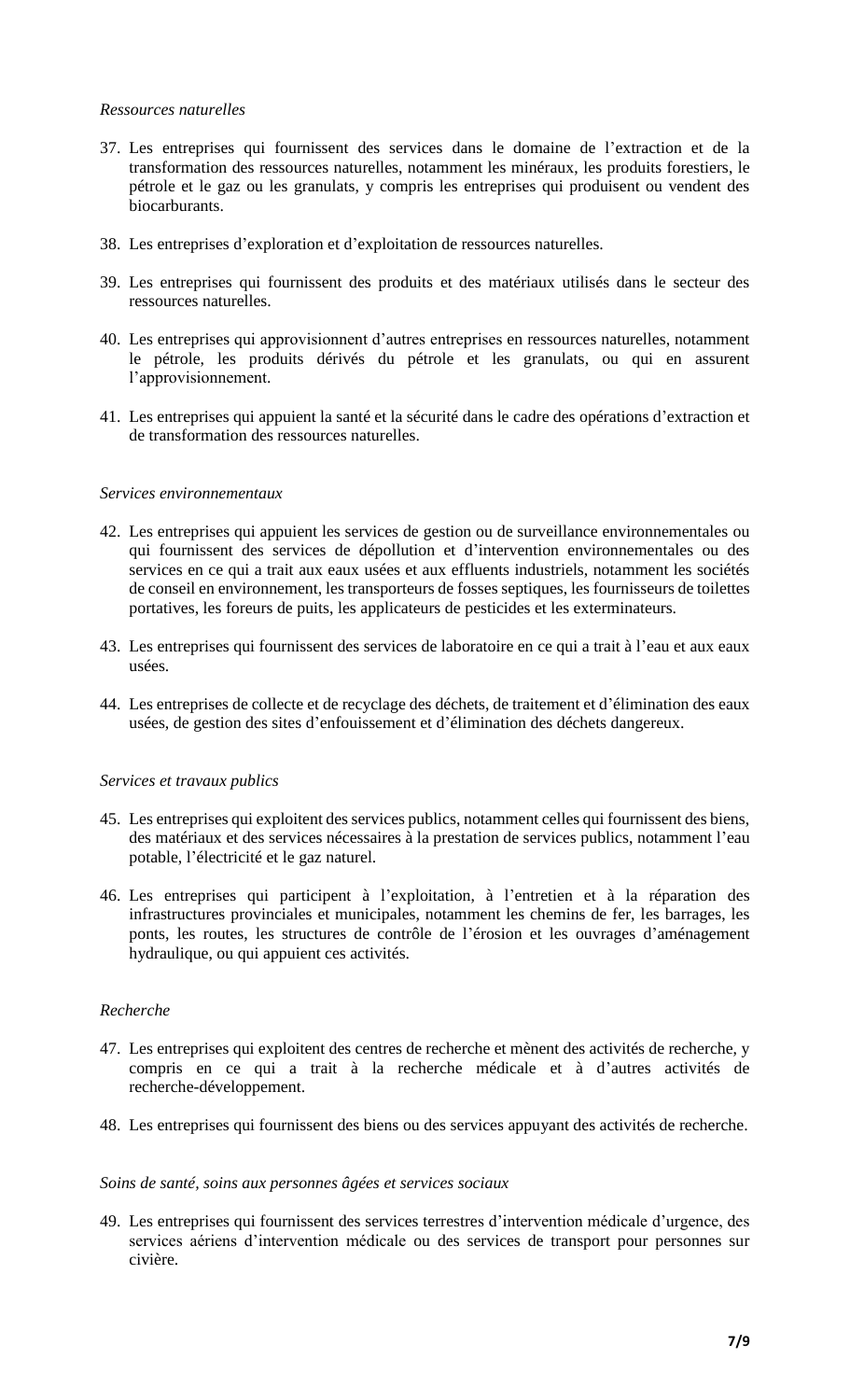- 50. Les entreprises qui fournissent des services de soins à domicile.
- 51. Les régies et les offices de services à l'enfant et à la famille.
- 52. Les entreprises qui exploitent des foyers de soins personnels ou des centres de logements avec services de soutien ou avec assistance.
- 53. Les entreprises qui fournissent à domicile des services de soutien à la personne ou des services pour les enfants ou les personnes ayant une incapacité physique ou mentale, notamment des déficiences développementales.
- 54. Les entreprises qui offrent directement ou indirectement de la nourriture, un refuge, de la sécurité ou de la protection ou encore des services sociaux et d'autres nécessités de la vie aux personnes défavorisées sur le plan économique et autres personnes vulnérables, notamment les banques alimentaires, les maisons d'hébergement pour victimes de violence familiale ou de mauvais traitements, les refuges pour sans-abri, les logements communautaires, les logements avec services de soutien, les services qui favorisent ou protègent le bien-être des enfants, les services à l'intention des nouveaux arrivants et les programmes de garde à vue et de détention pour personnes ayant des démêlés avec la justice.
- 55. Les entreprises, notamment les pharmacies, qui sont des fabricants, grossistes, distributeurs ou détaillants de biens pharmaceutiques et de fournitures médicales, y compris de médicaments, d'isotopes médicaux, de vaccins et d'antiviraux, d'appareils médicaux et de fournitures médicales.
- 56. Les entreprises qui sont chargées de la fabrication ou de la distribution de biens ou de services qui soutiennent la prestation des soins de santé ou qui fournissent des services de logistique à l'égard de cette prestation, y compris les entreprises qui fournissent des services de laboratoire.
- 57. Les entreprises qui fournissent des services ou du soutien en santé mentale ou en lutte contre les dépendances, y compris le counseling.
- 58. Les entreprises qui fournissent des biens ou des services qui soutiennent le secteur de la santé, notamment la vente, la location ou la réparation des appareils d'assistance, des aides à la mobilité, de l'équipement médical ainsi que d'autres fournitures et appareils semblables.

## *Secteur de la justice*

59. Les entreprises qui fournissent des services professionnels ou des services sociaux qui appuient le système de justice.

#### *Services professionnels*

- 60. Les avocats, les parajuristes, les comptables, les traducteurs, les vétérinaires, les ingénieurs et les géoscientifiques.
- 61. Les organismes de réglementation des professions.

#### *Autres entreprises*

- 62. Les entreprises qui fournissent des services de location, y compris d'automobile et de machinerie et d'équipement industriels légers et commerciaux.
- 63. Les entreprises qui fournissent des services postaux, d'expédition, de messagerie ou de livraison, y compris les cases postales.
- 64. Les entreprises qui exploitent des buanderies ou des nettoyeurs à sec ou qui fournissent des services de blanchisserie.